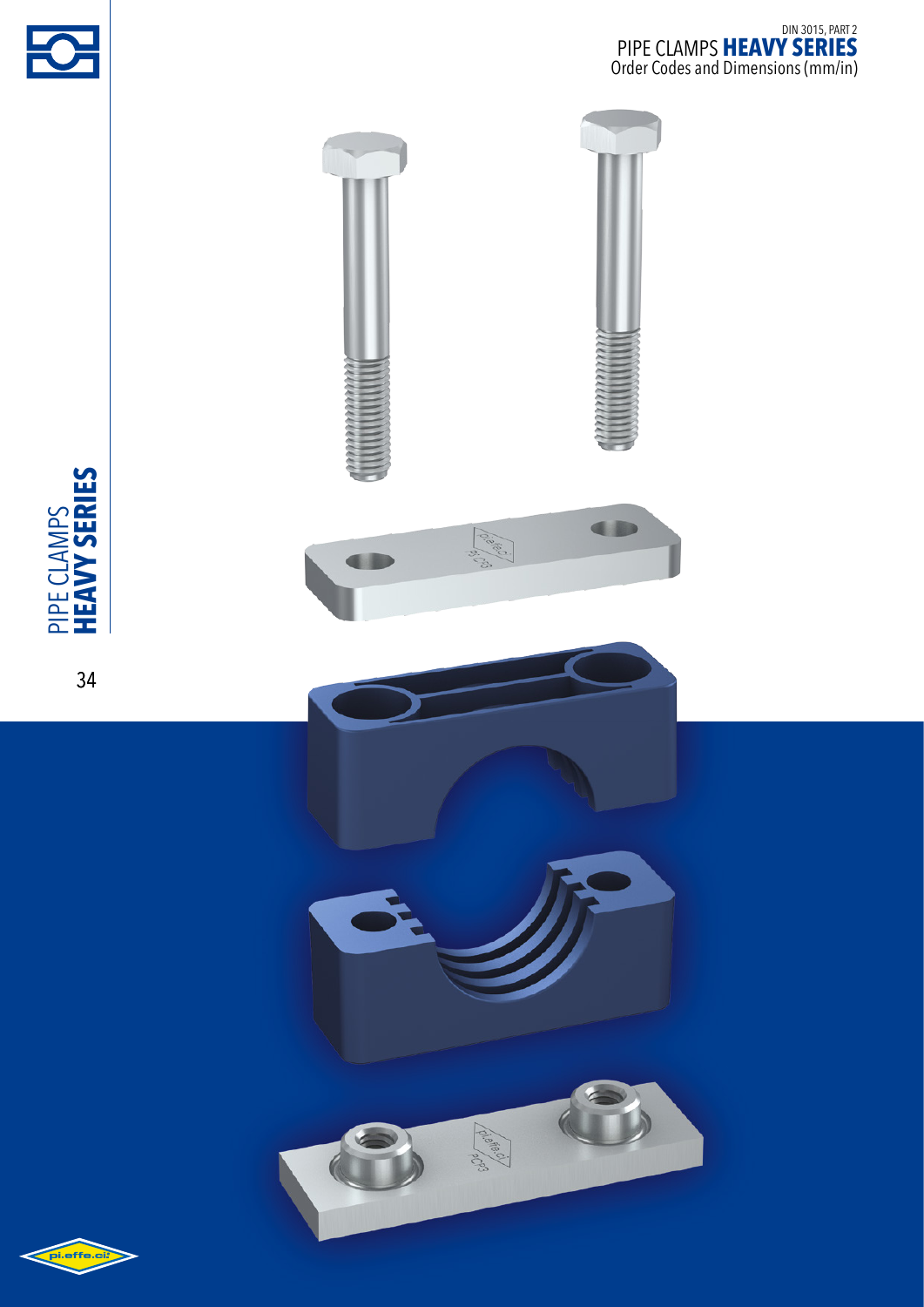# pipe clamps **heavy series**

### 35

### **CLAMP**<sub>B</sub> **STANDARD** M



**Polypropylene**  Colour **Blue** Code **PP**





**Polyamide**  Colour **Black** Code **PA**



**Rubber Elastomer** (for CP1-CP6 only) Colour **Black**  Code **GM**



**Self-extinguishing Polypropylene** Colour **White** Code **AU**



**Aluminium**  Colour **Natural** Code **AL**

**DIFFERENT DAMETERS AND MATERIALS AVAILABLE ON REQUEST.**

Clamp body internal surface: **smooth** (CP1L to CP4 L) **profiled** (CP1 to CP10)

For Material Characteristics, see Technical Appendix (page 143).

### **COMPONENTS AND** A **STANDARD** M

**Carbon Steel S 275 JR** with finishing surface in white zinc-coated Fe Zn c8 II.

din 3015, part 2

**Untreated** are available on request.

**Stainless Steel Inox 316L** (X2 CrNiMo 17-12-2) 1.4404 marked with **X** identification code.

The **BBP** track is treated with zinc-coating Fe Zn c8 II.

**Metric thread**: code **M UNC thread**: code **UNC**.

For Material Characteristics, see Technical Appendix (page 143).



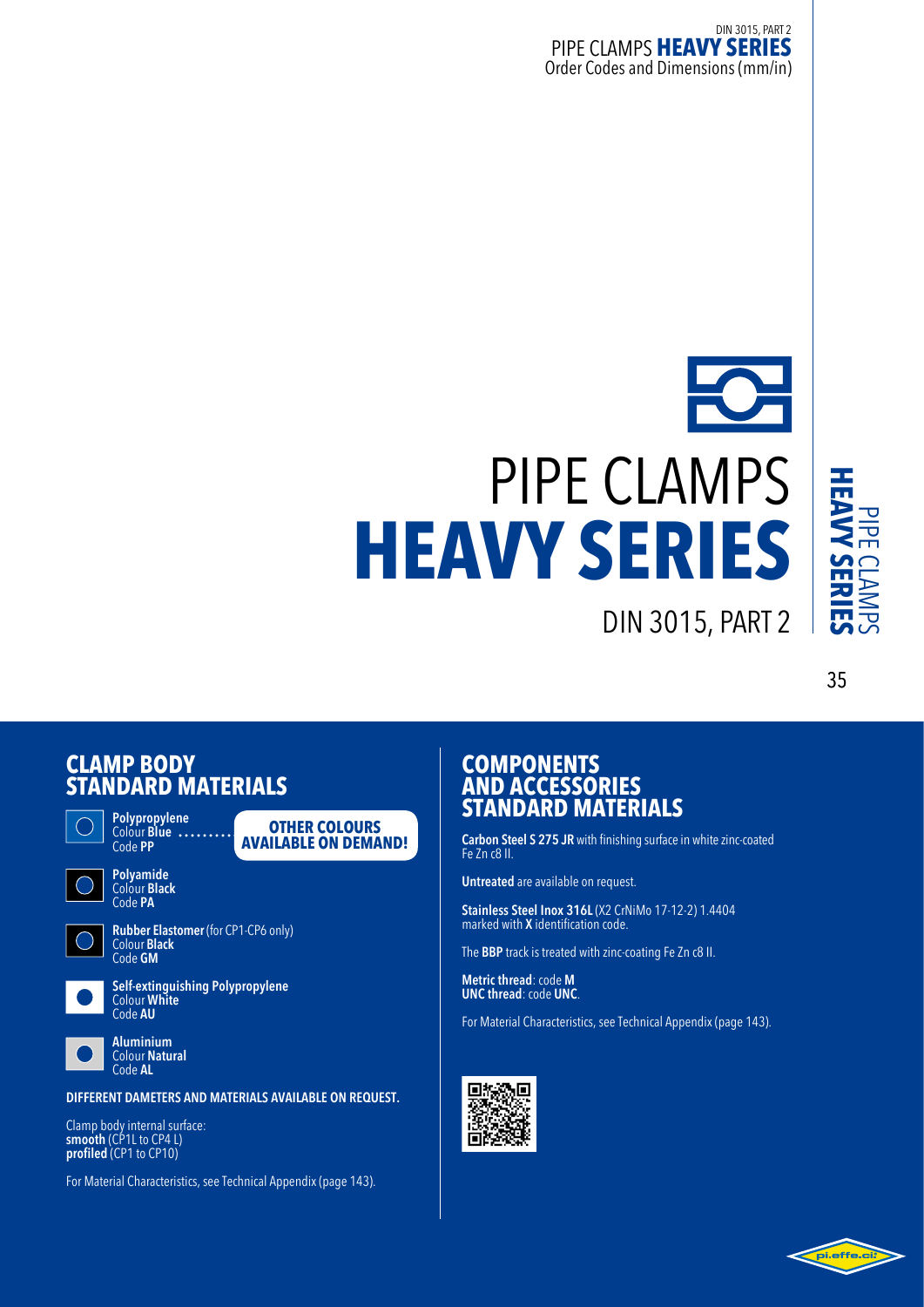

**body**

two clamp halves

#### 6  $6,4$   $1/4"$ 8 9,5 3/8" DIN 3015, PART 2 pipe clamps **heavy series** Order Codes and Dimensions (mm/in) **Code Outside Diameter ØD1 L1 L2 H S Width mm nominal CP bore pipe in clamp**

| <b>TYPE 1 TO 10</b> |
|---------------------|

**Code CP** (Material PP - PA - GM - AU) **Code AL CP** (Material AL).



| <b>ORDER CODE</b> |                |  |
|-------------------|----------------|--|
| <b>CLAMP</b>      | <b>OUTSIDE</b> |  |

| <b>BODY</b><br>CODE <sup>1</sup> | <b>DIAMETER</b><br>(mm) | <b>MATERIAL</b> |
|----------------------------------|-------------------------|-----------------|
|                                  |                         |                 |

**CP4 AL CP4**

65

70 2.3/4"

### **EXAMPLE**

Clamp body type: 4 Material:PP Outside diameter: 25 mm Order code: **CP4 - 25 - PP**

|               | 9,5  |         | $3/8"$ |                            |                             |                            |                        |                             |
|---------------|------|---------|--------|----------------------------|-----------------------------|----------------------------|------------------------|-----------------------------|
|               | 10   | 1/8"    |        |                            |                             |                            |                        |                             |
| CP1<br>AL CP1 | 12   |         |        |                            |                             |                            |                        |                             |
|               | 12,7 |         | 1/2"   |                            |                             |                            |                        |                             |
|               | 13,5 | 1/4"    |        | 56<br>(2.20 <sup>n</sup> ) | 33<br>(1.30 <sup>''</sup> ) | 33<br>(1.30 <sup>n</sup> ) | $\mathbf{1}$<br>(.04") | 30<br>(1.18 <sup>''</sup> ) |
|               | 14   |         |        |                            |                             |                            |                        |                             |
|               | 15   |         |        |                            |                             |                            |                        |                             |
|               | 16   |         | $5/8"$ |                            |                             |                            |                        |                             |
|               | 17,2 | 3/8"    |        |                            |                             |                            |                        |                             |
|               | 18   |         |        |                            |                             |                            |                        |                             |
|               | 19   |         | 3/4"   |                            |                             |                            |                        |                             |
|               | 20   |         |        |                            |                             |                            |                        |                             |
|               | 19   |         | 3/4"   |                            |                             |                            |                        |                             |
| CP2<br>AL CP2 | 20   |         |        |                            |                             |                            |                        |                             |
|               | 21,3 | $1/2$ " |        |                            |                             |                            |                        |                             |
|               | 22   |         | 7/8"   |                            |                             |                            |                        |                             |
|               | 25   |         |        | 70                         | 45                          | 49                         | $\mathbf{1}$           | 30                          |
|               | 25,4 |         | 1"     | (2.76")                    | (1.77")                     | (1.93 <sup>''</sup> )      | (.04")                 | (1.18 <sup>''</sup> )       |
|               | 26,9 | 3/4"    |        |                            |                             |                            |                        |                             |
|               | 28   |         |        |                            |                             |                            |                        |                             |
|               | 30   |         |        |                            |                             |                            |                        |                             |
|               | 30   |         |        |                            |                             |                            |                        |                             |
|               | 32   |         | 1.1/4" |                            |                             |                            |                        |                             |
|               | 33,7 | 1"      |        |                            |                             |                            |                        |                             |
|               | 35   |         |        |                            |                             |                            |                        |                             |
|               | 36   |         |        | 85                         | 60                          | 60                         | 1,2                    | 30                          |
| CP3<br>AL CP3 | 38   |         | 1.1/2" | (3.35")                    | (2.36 <sup>''</sup> )       | (2.36")                    | (.05")                 | (1.18 <sup>''</sup> )       |
|               | 40   |         |        |                            |                             |                            |                        |                             |
|               | 42,4 | 1.1/4"  |        |                            |                             |                            |                        |                             |
|               | 43   |         |        |                            |                             |                            |                        |                             |
|               | 44,5 |         |        |                            |                             |                            |                        |                             |
|               | 45   |         |        |                            |                             |                            |                        |                             |
|               | 33,7 | 1"      |        |                            |                             |                            |                        |                             |





 $\mathcal{\mathcal{L}}$ 

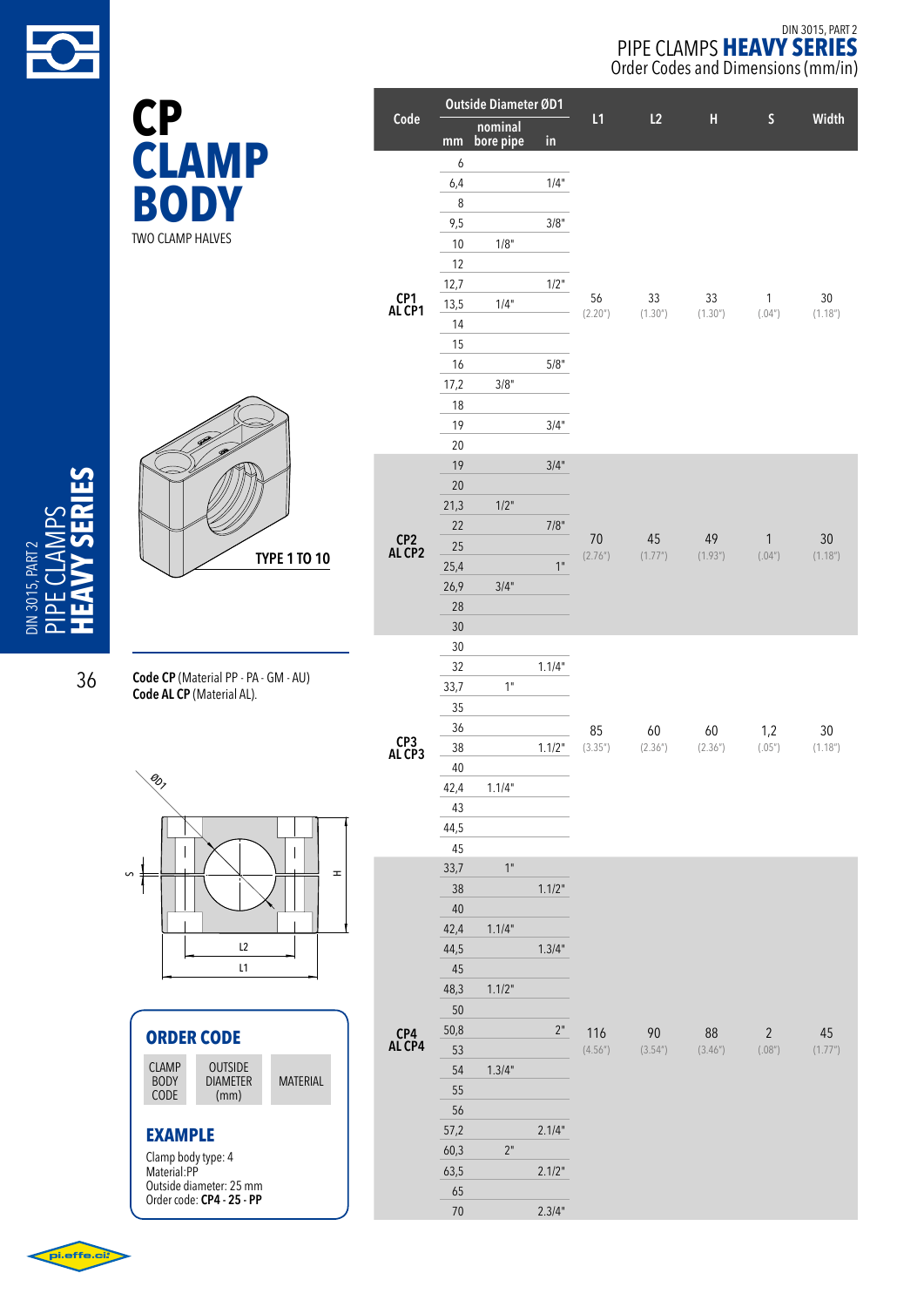

|    | Outside Diameter ØD1   |        |                      |                    |                       |                              |                        |                          |                       |
|----|------------------------|--------|----------------------|--------------------|-----------------------|------------------------------|------------------------|--------------------------|-----------------------|
|    | Code                   | mm     | nominal<br>bore pipe | in                 | L1                    | L2                           | $\mathbf H$            | $\mathsf S$              | Width                 |
|    |                        | 60,3   | 2 <sup>n</sup>       |                    |                       |                              |                        |                          |                       |
|    |                        | 65     |                      |                    |                       |                              |                        |                          |                       |
|    |                        | 66     | 2.1/4"               |                    |                       |                              |                        |                          |                       |
|    |                        | $70\,$ |                      | 2.3/4''            |                       |                              |                        |                          |                       |
|    |                        | 73     |                      |                    |                       |                              |                        |                          |                       |
|    | CP5<br>AL CP5          | 76,1   | 2.1/2"               | 3 <sup>n</sup>     | 155                   | 122                          | 118                    | $\overline{2}$           | 60                    |
|    |                        | $80\,$ |                      |                    | (6.10 <sup>''</sup> ) | (4.80)                       | (4.65")                | (.08")                   | (2.36")               |
|    |                        | 82,5   |                      | 3.1/4"             |                       |                              |                        |                          |                       |
|    |                        | 85     |                      |                    |                       |                              |                        |                          |                       |
|    |                        | 88,9   | 3 <sup>n</sup>       | 3.1/2"             |                       |                              |                        |                          |                       |
|    |                        | 90     |                      |                    |                       |                              |                        |                          |                       |
|    |                        | 88,9   | 3 <sup>n</sup>       | 3.1/2"             |                       |                              |                        |                          |                       |
|    |                        | 100    |                      |                    |                       |                              | 165<br>(6.50")         |                          |                       |
|    |                        | 101,6  |                      | $4^{\prime\prime}$ |                       |                              |                        |                          |                       |
| 10 |                        | 102    | 3.1/2"               |                    |                       |                              |                        |                          |                       |
|    | CP6<br>AL CP6          | 108    |                      | 4.1/4"             |                       |                              |                        |                          |                       |
|    |                        | 110    |                      |                    | 206<br>(8.11")        | 168<br>(6.61")               |                        | $\sqrt{3}$<br>(.12")     | 80<br>(3.15")         |
|    |                        | 114,3  | $4''$                | 4.1/2"             |                       |                              |                        |                          |                       |
|    |                        | 121    |                      |                    |                       |                              |                        |                          |                       |
|    |                        | 126,5  | 4.1/2"               |                    |                       |                              |                        |                          |                       |
|    |                        | 127    |                      | $5''$              |                       |                              |                        |                          |                       |
|    |                        | 133    |                      | 5.1/4"             |                       |                              |                        |                          |                       |
|    |                        | 127    |                      | $5^{\prime\prime}$ |                       |                              |                        |                          |                       |
|    |                        | 133    |                      | 5.1/4"             |                       |                              |                        |                          |                       |
|    |                        | 140    | 5''                  |                    |                       |                              | 200<br>(7.87")         | $\overline{4}$<br>(.16") |                       |
|    |                        | 146    |                      |                    |                       | 205<br>(8.07")               |                        |                          |                       |
|    | CP7                    | 150    |                      |                    | 255                   |                              |                        |                          | 90                    |
|    | AL CP7                 | 152    |                      | 6''                | (10.04")              |                              |                        |                          | (3.54)                |
| H  |                        | 154    |                      |                    |                       |                              |                        |                          |                       |
|    |                        | 159    |                      | 6.1/4"             |                       |                              |                        |                          |                       |
|    |                        | 165    |                      | 6.1/2"             |                       |                              |                        |                          |                       |
|    |                        | 168    | 6''                  |                    |                       |                              |                        |                          |                       |
|    |                        | 168    | 6 <sup>n</sup>       |                    |                       |                              |                        |                          |                       |
|    |                        | 177,8  |                      | $7"$               |                       |                              |                        |                          |                       |
|    | CP8<br>AL CP8          | 193,7  |                      | 7.5/8''            | 320                   | 265                          | 270                    | $\overline{4}$           | 120                   |
|    |                        | 203    |                      | 8 <sup>''</sup>    | (12.60)               | (10.43")                     | (10.63")               | (.16")                   | (4.72 <sup>''</sup> ) |
|    |                        | 216    |                      | 8.1/2"             |                       |                              |                        |                          |                       |
|    |                        | 219    | $8''$                |                    |                       |                              |                        |                          |                       |
|    | CP9                    | 219    | 8 <sup>n</sup>       |                    | 470                   | 395                          | 410                    | 10                       | 160                   |
|    | AL CP9                 | 273    | 10 <sup>''</sup>     |                    | (18.50)               | (15.55")                     | (16.14 <sup>''</sup> ) | (.4")                    | (6.3")                |
|    |                        | 324    | 12 <sup>n</sup>      |                    |                       |                              |                        |                          |                       |
|    | <b>CP10</b><br>AL CP10 | 356    | 14"                  |                    | 640<br>(25.20")       | 534<br>(21.02 <sup>n</sup> ) | 530<br>(20.87")        | 20<br>(.79")             | 180<br>(7.08")        |
|    |                        | 406    | 16"                  |                    |                       |                              |                        |                          |                       |





**Code CP** (Material PP - PA - GM - AU) **Code AL CP** (Material AL).





37

DIN 3015, PART 2

DIN 3015, PART

pipe cl

**heavy series**

 $\blacktriangleright$  $\leq$  $\overline{\mathbf{C}}$  $\mathcal{C}$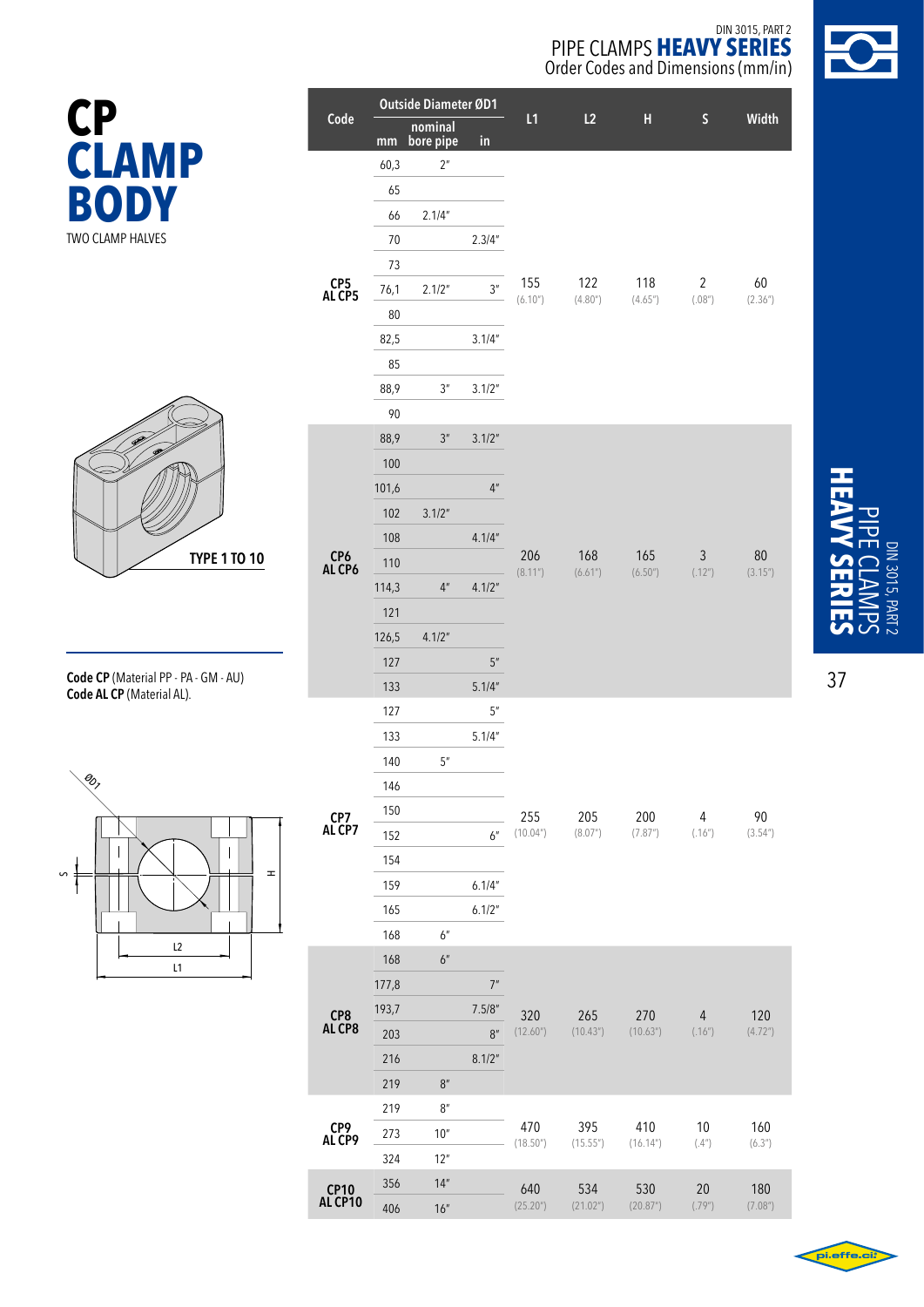

|                                        |      |            |                             |        |               | 0.00. 00009 0.10. DIMONSTONS (1.111 |                           |              |
|----------------------------------------|------|------------|-----------------------------|--------|---------------|-------------------------------------|---------------------------|--------------|
|                                        |      |            | <b>Outside Diameter ØD1</b> |        |               |                                     |                           |              |
| CP <sub>L</sub>                        | Code | mm         | nominal<br>bore pipe        | in     | L1            | L2                                  | $\boldsymbol{\mathsf{H}}$ | Widt         |
| <b>CLAMP</b>                           |      | 6          |                             |        |               |                                     |                           |              |
|                                        |      | 6,4        |                             | 1/4"   |               |                                     |                           |              |
| <b>BODY</b>                            |      | 8          |                             |        |               |                                     |                           |              |
|                                        |      | 9,5        |                             | $3/8"$ |               |                                     |                           |              |
| <b>CLAMPS SMOOTH INSIDE</b>            |      | 10         | 1/8"                        |        |               |                                     |                           |              |
| <b>SURFACE WITHOUT</b>                 |      | 12         |                             |        |               |                                     |                           |              |
| <b>TENSION CLEARANCE</b>               |      | 12,7       |                             | 1/2"   |               |                                     |                           |              |
| TWO CLAMP HALVES                       | CP1L | 13,5       | 1/4"                        |        | 56<br>(2.20") | 33<br>(1.30 <sup>′</sup> )          | 32<br>(1.26)              | 30<br>(1.18" |
| SUITABLE FOR THE INSTALLATION          |      | 14         |                             |        |               |                                     |                           |              |
| OF HOSES OR CABLES                     |      | 15         |                             |        |               |                                     |                           |              |
|                                        |      | 16         |                             | $5/8"$ |               |                                     |                           |              |
|                                        |      | 17,2       | 3/8"                        |        |               |                                     |                           |              |
|                                        |      | 18         |                             |        |               |                                     |                           |              |
|                                        |      | 19         |                             | 3/4"   |               |                                     |                           |              |
|                                        |      | $20\,$     |                             |        |               |                                     |                           |              |
|                                        |      | 19         |                             | 3/4"   |               |                                     |                           |              |
|                                        |      | 20         |                             |        |               |                                     |                           |              |
|                                        |      | 21,3       | 1/2"                        |        |               |                                     |                           |              |
|                                        |      | 22         |                             | 7/8"   | 70            | 45                                  | 48                        | 30           |
| <b>TYPE 1 TO 4</b>                     | CP2L | 25         |                             |        | (2.76")       | (1.77")                             | (1.89")                   | (1.18"       |
|                                        |      | 25,4       |                             | 1"     |               |                                     |                           |              |
|                                        |      | 26,9       | 3/4"                        |        |               |                                     |                           |              |
|                                        |      | 28         |                             |        |               |                                     |                           |              |
|                                        |      | 30         |                             |        |               |                                     |                           |              |
|                                        |      | 30         |                             |        |               |                                     |                           |              |
| Code CP L (Material PP - PA - GM - AU) |      | 32         |                             | 1.1/4" |               |                                     |                           |              |
|                                        |      | 33,7       | 1"                          |        |               |                                     |                           |              |
|                                        |      | 35         |                             |        |               |                                     |                           |              |
|                                        |      | 36         |                             |        | 85            | 60                                  | 58,8                      | 30           |
| $\mathcal{A}_{\mathcal{O}_7}$          | CP3L | 38         |                             | 1.1/2" | (3.35")       | (2.36")                             | (2.31 <sup>''</sup> )     | (1.18"       |
|                                        |      | $40\,$     |                             |        |               |                                     |                           |              |
|                                        |      | 42,4<br>43 | 1.1/4"                      |        |               |                                     |                           |              |
| H                                      |      | 44,5       |                             |        |               |                                     |                           |              |
|                                        |      | 45         |                             |        |               |                                     |                           |              |
|                                        |      | 33,7       | 1"                          |        |               |                                     |                           |              |
|                                        |      | 38         |                             | 1.1/2" |               |                                     |                           |              |
| L2                                     |      | 40         |                             |        |               |                                     |                           |              |
| L1                                     |      | 42,4       | 1.1/4"                      |        |               |                                     |                           |              |
|                                        |      | 44,5       |                             | 1.3/4" |               |                                     |                           |              |
|                                        |      | 45         |                             |        |               |                                     |                           |              |
|                                        |      | 48,3       | 1.1/2"                      |        |               |                                     |                           |              |
|                                        |      | 50         |                             |        |               |                                     |                           |              |
|                                        |      | 50,8       |                             | $2"$   | 116           | 90                                  | 86                        | 45           |
|                                        | CP4L | 53         |                             |        | (4.56")       | (3.54")                             | (3.39")                   | (1.77"       |
|                                        |      | 54         | 1.3/4"                      |        |               |                                     |                           |              |
|                                        |      | 55         |                             |        |               |                                     |                           |              |
|                                        |      | 56         |                             |        |               |                                     |                           |              |
|                                        |      | 57,2       |                             | 2.1/4" |               |                                     |                           |              |
|                                        |      | 60,3       | $2"$                        |        |               |                                     |                           |              |
| <b>ORDER EXAMPLE</b>                   |      | 63,5       |                             | 2.1/2" |               |                                     |                           |              |
| CP3 L - 35 - PP                        |      | 65         |                             |        |               |                                     |                           |              |
|                                        |      | $70\,$     |                             | 2.3/4" |               |                                     |                           |              |

**L1 L2 H Width**

**48 30**<br>(1.89") (1.18")

38

DIN 3015, PART 2 pipe cl

 $\blacktriangleleft$  $\geq$  $\mathsf n$  $\mathcal{\mathcal{L}}$  **heavy series**

pi.effe.ci?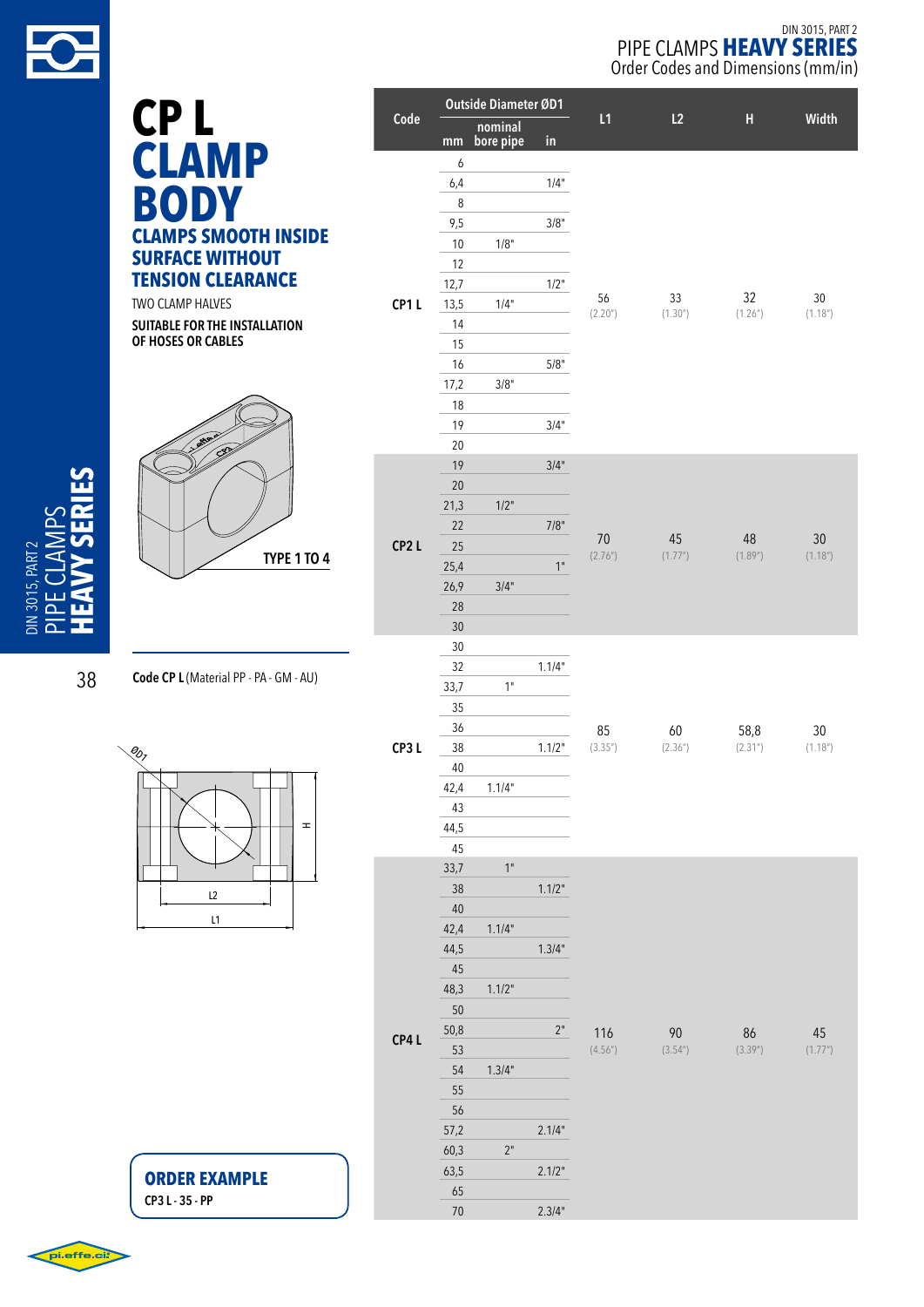

| <b>CPB</b>                                     | Code              | L1           | L <sub>2</sub> | н             | Width                       |
|------------------------------------------------|-------------------|--------------|----------------|---------------|-----------------------------|
| <b>CLAMP</b><br><b>BODY</b>                    |                   |              |                |               |                             |
| <b>WITH RUBBER BUSHING</b><br>TWO CLAMP HALVES | CP <sub>2</sub> B | 70<br>(2.76) | 45<br>(1.77")  | 49<br>(1.93") | 30<br>(1.18 <sup>''</sup> ) |



|  | CP3B | 85<br>(3.35") | 60<br>(2.36") | 60<br>(2.36") | 30<br>(1.18 <sup>''</sup> ) |
|--|------|---------------|---------------|---------------|-----------------------------|
|--|------|---------------|---------------|---------------|-----------------------------|

| CP4 B | 116     | 90     | 88      | 45      |
|-------|---------|--------|---------|---------|
|       | (4.56") | (3.54) | (3.46") | (1.77") |

**Code CB** (Material PP - PA - AU)



| CP5B | 155                   | 122                   | 118     | 60      |
|------|-----------------------|-----------------------|---------|---------|
|      | (6.10 <sup>''</sup> ) | (4.80 <sup>''</sup> ) | (4.65") | (2.36") |
| CP6B | 206                   | 168                   | 165     | 80      |
|      | (8.11")               | (6.61 <sup>n</sup> )  | (6.50") | (3.15") |

| CP7B | 255      | 205     | 200                   | 90                   |
|------|----------|---------|-----------------------|----------------------|
|      | (10.04") | (8.07") | (7.87 <sup>''</sup> ) | (3.54 <sup>n</sup> ) |

**ORDER EXAMPLE CP3 B - PP**

**heavy series** pipe cl DIN 3015, PART DIN 3015, PART 2  $\blacktriangleright$  $\leq$  $\overline{\mathbf{C}}$  $\mathcal{C}$ 

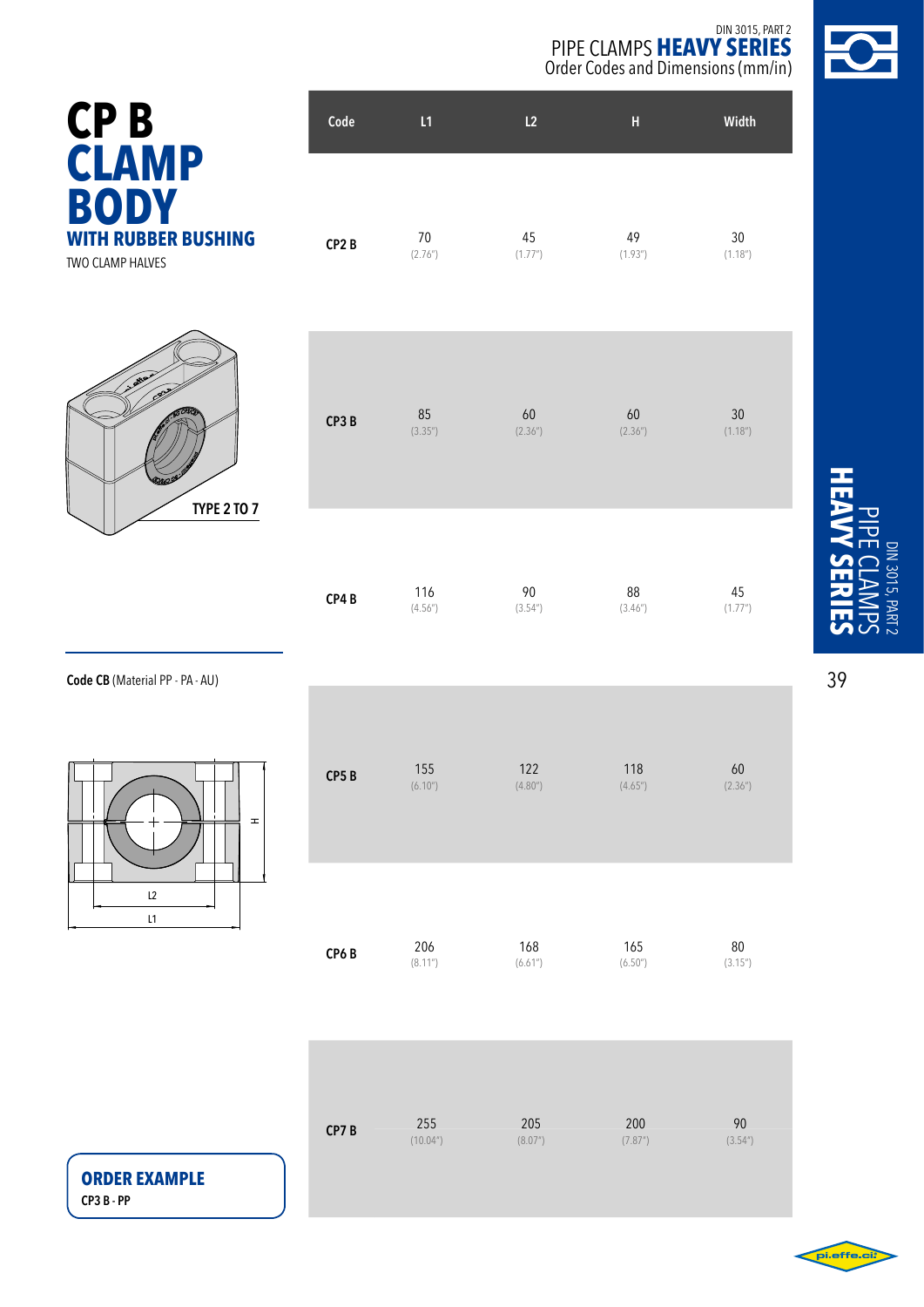

### DIN 3015, PART 2 PIPE CLAMPS HEAVY SERIES Order Codes and Dimensions (mm/in)

|                         | <b>BG</b>                | Code                |                   | <b>Outside Diameter ØD</b> |                | ØD1            | Width         |
|-------------------------|--------------------------|---------------------|-------------------|----------------------------|----------------|----------------|---------------|
|                         |                          |                     |                   | nominal<br>mm bore pipe    | in             |                |               |
|                         | <b>RUBBER</b>            |                     | 6                 |                            |                |                |               |
|                         | <b>BUSHING</b>           |                     | $\,8\,$<br>$10\,$ | 1/8"                       | 5/16''         |                |               |
|                         |                          |                     | 12                |                            |                |                |               |
|                         |                          | <b>BG CP2 B</b>     | 12,7<br>14        |                            | 1/2"           | 25             | $30\,$        |
|                         |                          |                     | 15                |                            |                | (.98")         | (1.18")       |
|                         |                          |                     | 16                |                            | $5/8$ "        |                |               |
|                         |                          |                     | 17,2<br>$18$      | $3/8$ "                    |                |                |               |
|                         | $p!$ .elle<br>ØD1<br>ØD  |                     | 19                |                            | 3/4''          |                |               |
|                         |                          |                     | $20\,$            |                            |                |                |               |
|                         |                          |                     | 21,3<br>22        | 1/2"                       | $7/8$          |                |               |
|                         |                          |                     | 25                |                            |                | 38             | 30            |
|                         |                          | <b>BG CP3 B</b>     | 26,9              | 3/4''                      |                | (1.50")        | (1.18")       |
|                         | <b>TYPE 2 TO 7</b>       |                     | 28<br>$30\,$      |                            |                |                |               |
|                         | <b>Selfe Cl</b><br>BC CO |                     | 32                |                            | 1.1/4"         |                |               |
|                         |                          |                     | 28                |                            |                |                |               |
| DIN 3015, PART 2        |                          |                     | $30\,$<br>$32\,$  |                            | 1.1/4"         |                |               |
| $\Omega$                |                          |                     | 33,7              | $1n$                       |                |                |               |
| $\overline{\mathbf{a}}$ |                          |                     | 35                |                            |                |                |               |
|                         |                          | <b>BG CP4 B</b>     | 38,7              |                            | 1.1/2"         | 64             | 45            |
| 40                      | Code BG (Material GM)    |                     | 40<br>42,4        | 1.1/4''                    |                | (2.52")        | (1.77")       |
|                         |                          |                     | 45,5              |                            |                |                |               |
|                         |                          |                     | 48,3<br>51        | 1.1/2"                     | $2n$           |                |               |
|                         |                          |                     | 53,4              |                            |                |                |               |
|                         |                          |                     | 56,4              |                            |                |                |               |
|                         |                          |                     | 55<br>57,2        |                            | 2.1/4"         |                |               |
|                         |                          |                     | 58                |                            |                |                |               |
|                         |                          |                     | 60,3              | $2n$                       |                |                |               |
|                         |                          | <b>BG CP5 B</b>     | 63,5<br>65        |                            | 2.1/2"         | ${\bf 88}$     | 60            |
|                         |                          |                     | $70\,$            |                            | 2.3/4"         | (3.56")        | (2.36")       |
|                         |                          |                     | $72\,$            |                            |                |                |               |
|                         |                          |                     | $73$<br>$75\,$    |                            |                |                |               |
|                         |                          |                     | 76,1              | 2.1/2"                     | 3 <sup>n</sup> |                |               |
|                         |                          |                     | 75                |                            |                |                |               |
|                         |                          |                     | 80<br>85          |                            |                |                |               |
|                         |                          | <b>BG CP6 B</b>     | 90                | $3n$                       |                | 114            | $80\,$        |
|                         |                          |                     | 100               |                            |                | (4.49")        | (3.15")       |
|                         |                          |                     | 102<br>103        | 3.1/2"                     |                |                |               |
|                         | <b>ORDER EXAMPLE</b>     |                     | 114,3             | $4$ "                      | 4.1/2"         |                |               |
|                         | <b>BG CP3 B - 25</b>     | <b>BG CP7 B</b> 133 |                   |                            | 5.1/4"         | 150<br>(5.91") | 90<br>(3.54") |
|                         |                          |                     | 140               | $5''$                      |                |                |               |

pi.effe.ci: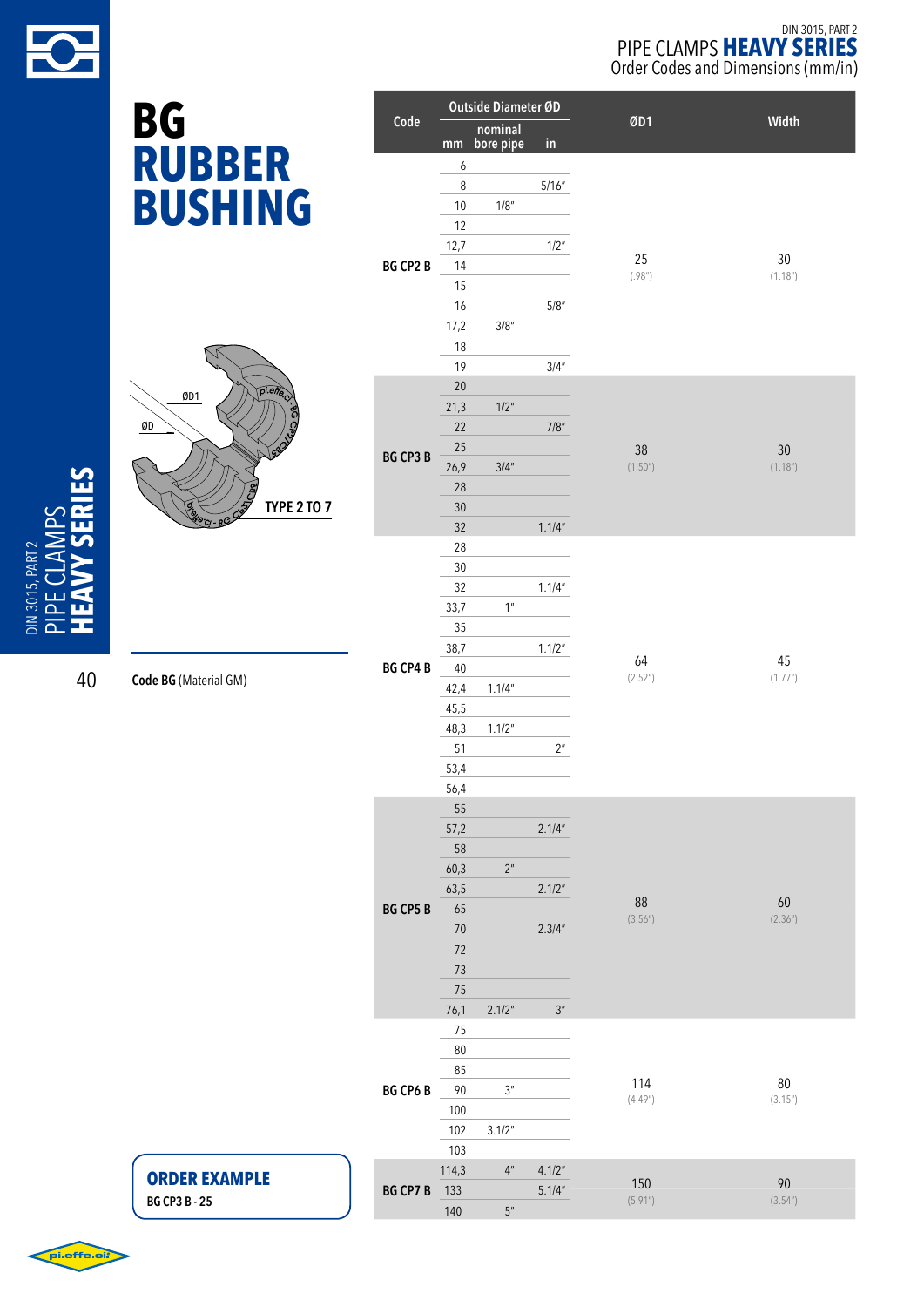

# **P CP single WELD plate**



180 122 60 10 12 M16 24 **180 122 60 10 12 M16 24**<br>(7.09") (4.80") (2.36") (.39") (.47") (5/8-11 UNC) (.94")

226 168 80 15 17 M20 30 (8.90") (6.61") (3.15") (.59") (.67") (3/4-10 UNC) (1.18")

270 205 90 15 21 M24 35 (10.63") (8.07") (3.54") (.59") (.83") (7/8-9 UNC) (1.38")

340 265 120 25 21 M30 45 (13.39") (10.43") (4.72") (.98") (.83") (1-1/8-7 UNC) (1.77")

520 395 160 30 38 M30 50 (20.47") (15.55") (6.30") (1.18") (1.50") (1-1/4-7 UNC) (1.97")

680 534 180 30 38 M30 50 (27.16") (21.02") (7.09") (1.18") (1.5") (1-1/4-7 UNC) (1.97")



**P CP1 XP CP1**

**P CP2 XP CP2**

**P CP3 XP CP3**

**P CP4 XP CP4**

**P CP5 XP CP5**

**P CP6 XP CP6**

**P CP7 XP CP7**

**P CP8 XP CP8**

**P CP9 XP CP9**

**P CP10 XP CP10**

```
Code P CP (Carbon Steel S 275 JR) 
Code XP CP (Stainless Steel AISI 316L).
```
# **CDP CP DOUBle WELD plate**



**Code CDP CP** (Carbon Steel S 275 JR) **Code XCDP CP** (Stainless Steel AISI 316L).

| ØD1 | L1 | Thread D | 5            |   |
|-----|----|----------|--------------|---|
|     | L2 |          |              |   |
|     |    |          |              |   |
|     |    |          | $\mathbf{S}$ | F |

ᆂ

| Code            | L <sub>1</sub> | L <sub>2</sub>        | <b>B1</b> | <b>B2</b>             | S                     | Н       | Thread<br>D      | ØD1                   |
|-----------------|----------------|-----------------------|-----------|-----------------------|-----------------------|---------|------------------|-----------------------|
| CDP CP1         | 74             | 33                    | 60        | 31                    | 8                     | 8       | M10              | 18                    |
| <b>XCDP CP1</b> | (2.91")        | (1.30")               | (2.36)    | (1.22")               | (.31")                | (.31")  | $(3/8 - 16$ UNC) | (.71")                |
| CDP CP2         | 86             | 45                    | 60        | 31                    | 8                     | 8       | M <sub>10</sub>  | 18                    |
| XCDP CP2        | (3.39")        | (1.77")               | (2.36")   | (1.22 <sup>''</sup> ) | (.31")                | (.31")  | $(3/8 - 16$ UNC) | (.71")                |
| <b>CDP CP3</b>  | 100            | 60                    | 60        | 31                    | 8                     | 8       | M10              | 18                    |
| XCDP CP3        | (3.94")        | (2.36")               | (2.36)    | (1.22")               | (.31")                | (.31")  | $(3/8 - 16$ UNC) | (.71")                |
| <b>CDP CP4</b>  | 140            | 90                    | 90        | 46                    | 10                    | 8       | M <sub>12</sub>  | 20                    |
| <b>XCDP CP4</b> | (5.51")        | (3.54 <sup>''</sup> ) | (3.54)    | (1.81")               | (.39")                | (.31")  | (7/16-14 UNC)    | (.78")                |
| <b>CDP CP5</b>  | 180            | 122                   | 120       | 61                    | 10                    | 12      | M <sub>16</sub>  | 24                    |
| <b>XCDP CP5</b> | (7.09")        | (4.80)                | (4.72)    | (2.40")               | (.39")                | (.47")  | (5/8-11 UNC)     | (.94")                |
| <b>CDP CP6</b>  | 226            | 168                   | 160       | 81                    | 15                    | 17      | M <sub>20</sub>  | 30                    |
| <b>XCDP CP6</b> | (8.90")        | (6.61)                | (6.61)    | (3.19")               | (.59")                | (.67")  | $(3/4 - 10$ UNC) | (1.18")               |
| CDP CP7         | 270            | 205                   | 180       | 91                    | 15                    | 21      | M24              | 35                    |
| <b>XCDP CP7</b> | (10.63")       | (8.07 <sup>''</sup> ) | (7.09")   | (3.58 <sup>''</sup> ) | (.59")                | (.83")  | $(7/8-9$ UNC)    | (1.38 <sup>''</sup> ) |
| <b>CDP CP8</b>  | 340            | 265                   | 240       | 121                   | 25                    | 21      | M30              | 45                    |
| <b>XCDP CP8</b> | (13.39")       | (10.43")              | (9.45")   | (4.78 <sup>u</sup> )  | (.98")                | (.83")  | $(1-1/8-7$ UNC)  | (1.77")               |
| CDP CP9         | 520            | 395                   | 320       | 166                   | 30                    | 38      | M30              | 50                    |
| <b>XCDP CP9</b> | (20.47")       | (15.55")              | (12.60)   | (6.54")               | (1.18")               | (1.50") | $(1-1/4-7$ UNC)  | (1.97")               |
| CDP CP10        | 680            | 534                   | 360       | 186                   | 30                    | 38      | M30              | 50                    |
| XCDP CP10       | (27.16")       | (21.02")              | (14.17")  | (7.32 <sup>n</sup> )  | (1.18 <sup>''</sup> ) | (1.50") | $(1-1/4-7$ UNC)  | (1.97")               |



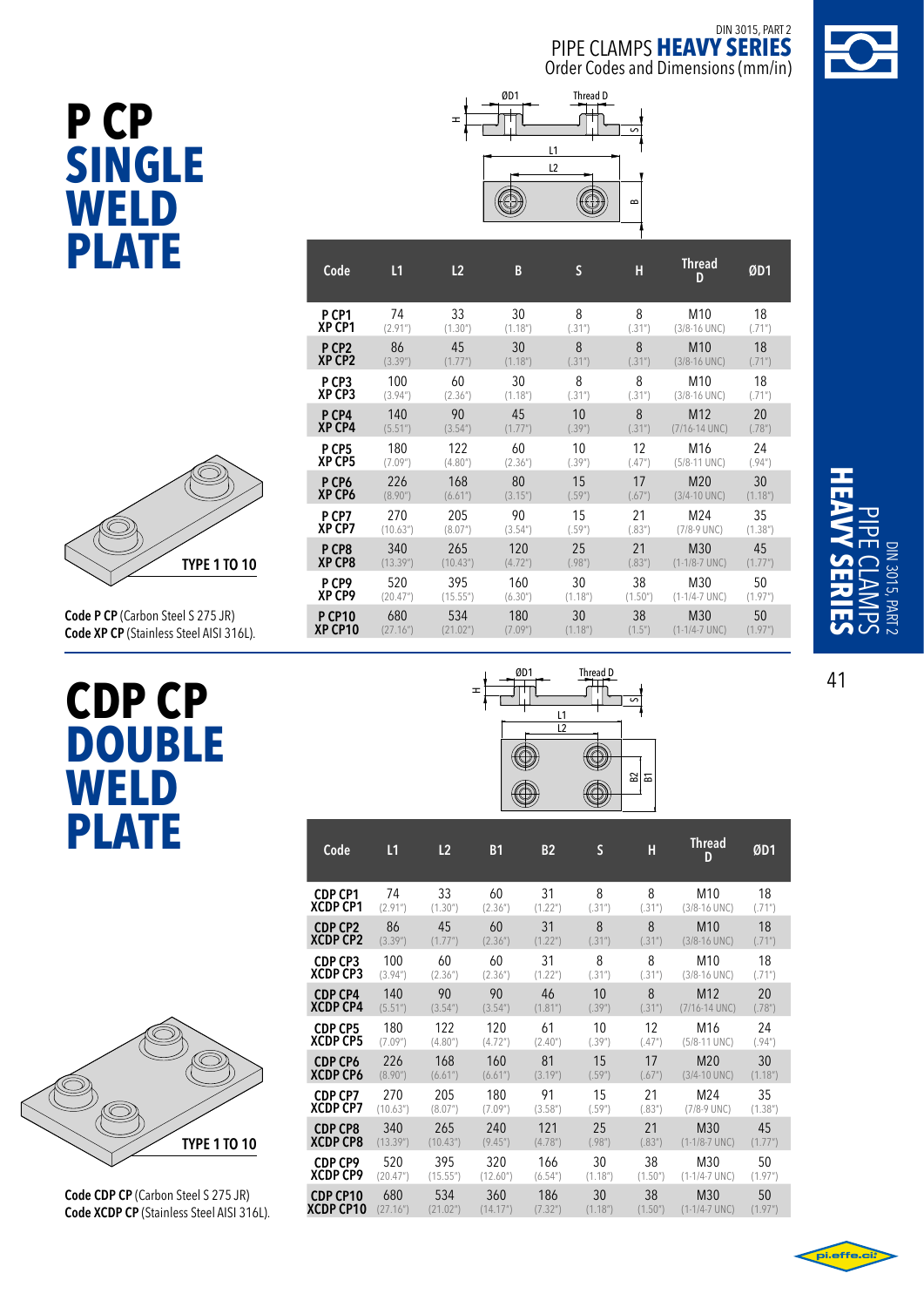

**PL CP elongated single weld plate (with screw)**



**Code PL CP** (Carbon Steel S 275 JR) **Code XPL CP** (Stainless Steel AISI 316L).

# **CDPL CP elongated DOUBle weld plate (with screw)**



**Code CDPL CP** (Carbon Steel S 275 JR) **Code XCDPL CP** (Stainless Steel AISI 316L).



| Code               | L1                     | L2                    | L <sub>3</sub>        | B                     | S                     | Н                     | <b>Thread</b><br>D | ØD1                   | ØD <sub>2</sub>      |
|--------------------|------------------------|-----------------------|-----------------------|-----------------------|-----------------------|-----------------------|--------------------|-----------------------|----------------------|
| PL CP1             | 113                    | 33                    | 85                    | 30                    | 8                     | 8                     | M <sub>10</sub>    | 18                    | 13                   |
| XPL CP1            | (4.45")                | (1.30 <sup>''</sup> ) | (3.35")               | (1.18 <sup>''</sup> ) | (.31")                | (.31")                | (3/8-16 UNC)       | (.71")                | (.51")               |
| PL CP <sub>2</sub> | 125                    | 45                    | 97                    | 30                    | 8                     | 8                     | M <sub>10</sub>    | 18                    | 13                   |
| <b>XPL CP2</b>     | (4.92")                | (1.77")               | (3.82 <sup>''</sup> ) | (1.18 <sup>''</sup> ) | (.31")                | (.31")                | $(3/8 - 16$ UNC)   | (.71")                | (.51")               |
| PL CP3             | 140                    | 60                    | 112                   | 30                    | 8                     | 8                     | M <sub>10</sub>    | 18                    | 13                   |
| <b>XPL CP3</b>     | (5.51")                | (2.36")               | (4.41")               | (1.18 <sup>''</sup> ) | (.31")                | (.31")                | (3/8-16 UNC)       | (.71")                | (.51")               |
| PL CP4             | 187                    | 90                    | 155                   | 45                    | 10                    | 8                     | M <sub>12</sub>    | 20                    | 16                   |
| <b>XPL CP4</b>     | (7.36")                | (3.54 <sup>''</sup> ) | (6.10 <sup>''</sup> ) | (1.77")               | (.39")                | (.31")                | (7/16-14 UNC)      | (.79")                | (.63")               |
| PL CP5             | 238                    | 122                   | 198                   | 60                    | 10                    | 12                    | M <sub>16</sub>    | 24                    | 21                   |
| <b>XPL CP5</b>     | (9.37")                | (4.80)                | (7.80)                | (2.36")               | (.39")                | (.47")                | (5/8-11 UNC)       | (.94")                | (.83")               |
| PL CP6             | 309                    | 168                   | 259                   | 80                    | 15                    | 17                    | M <sub>20</sub>    | 30                    | 26                   |
| <b>XPL CP6</b>     | (12.17")               | (6.61")               | (10.2 <sup>n</sup> )  | (3.15 <sup>''</sup> ) | (.59")                | (.67")                | $(3/4 - 10$ UNC)   | (1.18")               | (1.02 <sup>n</sup> ) |
| PL CP7             | 370                    | 205                   | 310                   | 90                    | 15                    | 21                    | M24                | 35                    | 31                   |
| <b>XPL CP7</b>     | (14.57")               | (8.07")               | (12.20")              | (3.54 <sup>''</sup> ) | (.59")                | (.83")                | $(7/8.9$ UNC)      | (1.38 <sup>''</sup> ) | (1.22 <sup>n</sup> ) |
| PL CP8             | 440                    | 265                   | 380                   | 120                   | 25                    | 21                    | M30                | 45                    | 31                   |
| <b>XPL CP8</b>     | (17.32 <sup>''</sup> ) | (10.43")              | (14.96")              | (4.72 <sup>''</sup> ) | (.98")                | (.83")                | $(1-1/8-7$ UNC)    | (1.77")               | (1.22 <sup>n</sup> ) |
| PL CP9             | 590                    | 395"                  | 530                   | 160                   | 30                    | 38                    | M30                | 50                    | 31                   |
| <b>XPL CP9</b>     | (23.23")               | (15.55")              | (20.87")              | (6.30 <sup>''</sup> ) | (1.18")               | (1.50")               | $(1-1/4-7$ UNC)    | (1.97")               | (1.22 <sup>n</sup> ) |
| <b>PL CP10</b>     | 750                    | 534                   | 690                   | 180                   | 30                    | 38                    | M30                | 50                    | 31                   |
| XPL CP10           | (29.53")               | (21.02")              | (27.17")              | (7.09")               | (1.18 <sup>''</sup> ) | (1.50 <sup>''</sup> ) | $(1-1/4-7$ UNC)    | (1.97")               | (1.22 <sup>n</sup> ) |





| Code              | L1                     | L2       | L3                    | <b>B1</b>             | <b>B2</b>             | $\mathsf{S}$          | Н       | <b>Thread</b><br>D | ØD1                   | ØD <sub>2</sub>       |
|-------------------|------------------------|----------|-----------------------|-----------------------|-----------------------|-----------------------|---------|--------------------|-----------------------|-----------------------|
| <b>CDPL CP1</b>   | 113                    | 33       | 85                    | 60                    | 31                    | 8                     | 8       | M <sub>10</sub>    | 18                    | 13                    |
| <b>XCDPL CP1</b>  | (4.45")                | (1.30")  | (3.35")               | (2.36")               | (1.22 <sup>n</sup> )  | (.31")                | (.31")  | (3/8-16 UNC)       | (.71")                | (.51")                |
| <b>CDPL CP2</b>   | 125                    | 45       | 97                    | 60                    | 31                    | 8                     | 8       | M <sub>10</sub>    | 18                    | 13                    |
| <b>XCDPL CP2</b>  | (4.92")                | (1.77")  | (3.82 <sup>''</sup> ) | (2.36")               | (1.22 <sup>n</sup> )  | (.31")                | (.31")  | $(3/8 - 16$ UNC)   | (.71")                | (.51")                |
| <b>CDPL CP3</b>   | 140                    | 60       | 112                   | 60                    | 31                    | 8                     | 8       | M <sub>10</sub>    | 18                    | 13                    |
| <b>XCDPL CP3</b>  | (5.51")                | (2.36")  | (4.41")               | (2.36")               | (1.22 <sup>n</sup> )  | (.31")                | (.31")  | $(3/8 - 16$ UNC)   | (.71")                | (.51")                |
| <b>CDPL CP4</b>   | 187                    | 90       | 155                   | 90                    | 46                    | 10                    | 8       | M <sub>12</sub>    | 20                    | 16                    |
| <b>XCDPL CP4</b>  | (7.36")                | (3.54")  | (6.10 <sup>u</sup> )  | (3.54 <sup>''</sup> ) | (1.81")               | (.39")                | (.31")  | $(7/16 - 14$ UNC)  | (.79")                | (.62")                |
| <b>CDPL CP5</b>   | 238                    | 122      | 198                   | 120                   | 61                    | 10                    | 12      | M <sub>16</sub>    | 24                    | 21                    |
| XCDPL CP5         | (9.37")                | (4.80)   | (7.80)                | (4.72 <sup>''</sup> ) | (2.40")               | (.39")                | (.47")  | (5/8-11 UNC)       | (.94")                | (.83")                |
| <b>CDPL CP6</b>   | 309                    | 168      | 259                   | 160                   | 81                    | 15                    | 17      | M <sub>20</sub>    | 30                    | 26                    |
| <b>XCDPL CP6</b>  | (12.17"                | (6.61")  | (10.20)               | (6.61″)               | (3.19")               | (.59")                | (.67")  | $(3/4 - 10$ UNC)   | (1.18")               | (1.02 <sup>''</sup> ) |
| <b>CDPL CP7</b>   | 370                    | 205      | 310                   | 180                   | 91                    | 15                    | 21      | M24                | 35                    | 31                    |
| XCDPL CP7         | (14.57 <sup>u</sup> )  | (8.07")  | (12.20")              | (7.09")               | (3.58 <sup>''</sup> ) | (.59")                | (.83")  | (7/8-9 UNC)        | (1.38 <sup>''</sup> ) | (1.22 <sup>n</sup> )  |
| <b>CDPL CP8</b>   | 440                    | 265      | 380                   | 240                   | 121                   | 25                    | 21      | M30                | 45                    | 31                    |
| <b>XCDPL CP8</b>  | (17.32 <sup>''</sup> ) | (10.43") | (14.96")              | (9.45"                | (4.78 <sup>''</sup> ) | (.98")                | (.83")  | (1-1/8-7 UNC)      | (1.77")               | (1.22 <sup>n</sup> )  |
| <b>CDPL CP9</b>   | 590                    | 395      | 530                   | 320                   | 166                   | 30                    | 38      | M30                | 50                    | 31                    |
| <b>XCDPL CP9</b>  | (23.23")               | (15.55") | (20.87")              | (12.60)               | (6.54")               | (1.18 <sup>''</sup> ) | (1.50") | $(1-1/4-7$ UNC)    | (1.97")               | (1.22 <sup>n</sup> )  |
| <b>CDPL CP10</b>  | 750                    | 534      | 690                   | 360                   | 186                   | 30                    | 38      | M30                | 50                    | 31                    |
| <b>XCDPL CP10</b> | (29.53")               | (21.02") | (27.17")              | (14.17")              | (7.32 <sup>''</sup> ) | (1.18 <sup>''</sup> ) | (1.50") | $(1-1/4-7$ UNC)    | (1.97")               | (1.22 <sup>n</sup> )  |



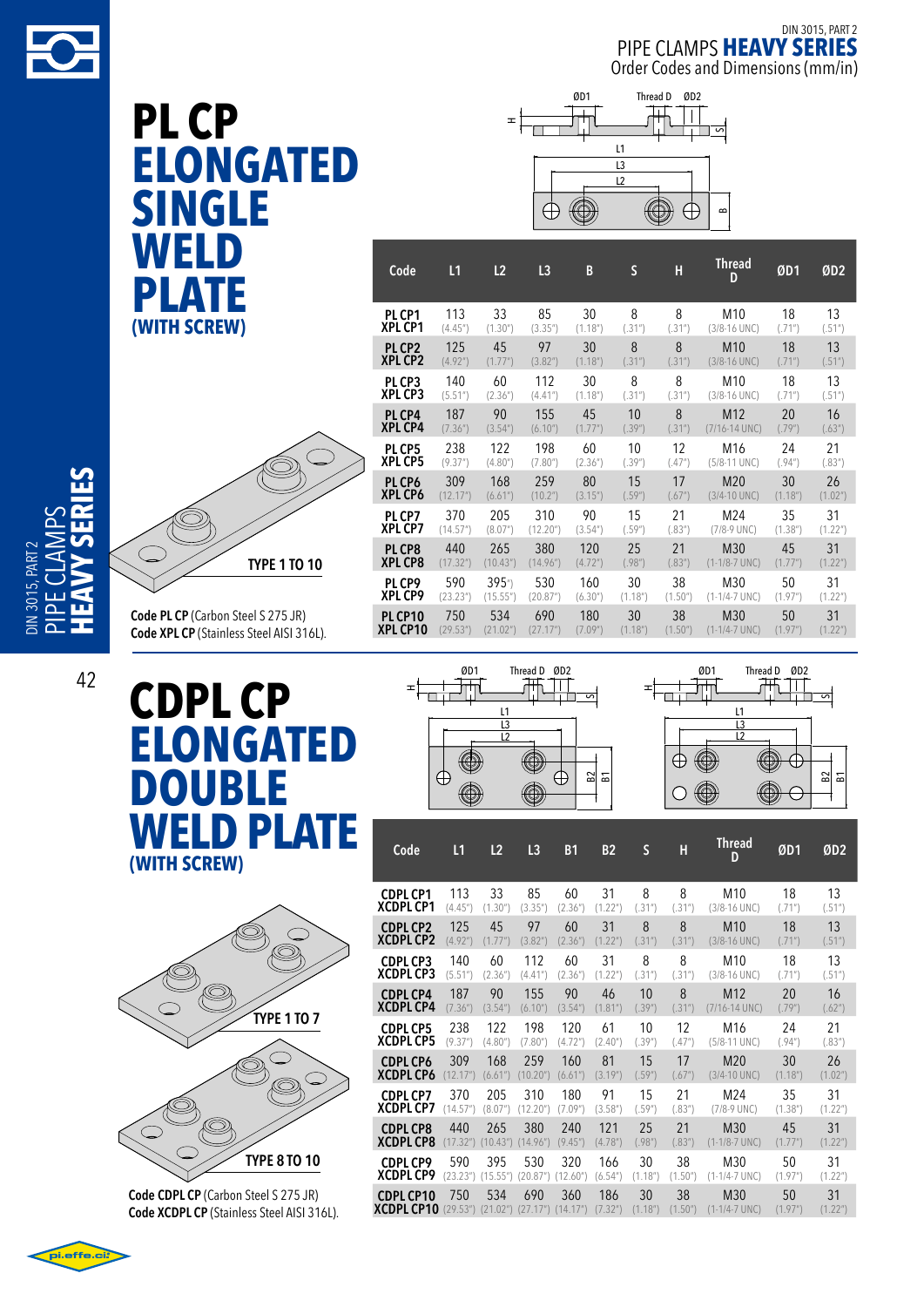





|                     | <b>XPS</b> |
|---------------------|------------|
|                     | PS<br>XPS  |
|                     | PS<br>XPS  |
|                     | PS<br>XPS  |
|                     | PS<br>XPS  |
| <b>TYPE 1 TO 10</b> | PS<br>XPS  |
|                     | --         |

| Code               | L1                    | L2                    | B                     | S                     | ØD1                   |
|--------------------|-----------------------|-----------------------|-----------------------|-----------------------|-----------------------|
| PS CP1             | 56                    | 33                    | 30                    | 8                     | 11                    |
| <b>XPS CP1</b>     | (2.20")               | (1.30")               | (1.18 <sup>''</sup> ) | (.31")                | (.43")                |
| PS CP <sub>2</sub> | 70                    | 45                    | 30                    | 8                     | 11                    |
| <b>XPS CP2</b>     | (2.76)                | (1.77")               | (1.18 <sup>''</sup> ) | (.31")                | (.43")                |
| PS CP3             | 85                    | 60                    | 30                    | 8                     | 11                    |
| XPS CP3            | (3.35")               | (2.36")               | (1.18 <sup>''</sup> ) | (.31")                | (.43")                |
| <b>PS CP4</b>      | 115                   | 90                    | 45                    | 10                    | 14                    |
| <b>XPS CP4</b>     | (4.53")               | (3.54 <sup>''</sup> ) | (1.77")               | (.39")                | (.55")                |
| PS CP5             | 152                   | 122                   | 60                    | 10                    | 18                    |
| <b>XPS CP5</b>     | (5.98 <sup>''</sup> ) | (4.80)                | (2.36")               | (.39")                | (.71")                |
| PS CP6             | 205                   | 168                   | 80                    | 15                    | 22                    |
| <b>XPS CP6</b>     | (8.07")               | (6.61")               | (3.15")               | (.59")                | (.87")                |
| PS CP7             | 251                   | 205                   | 90                    | 15                    | 26                    |
| <b>XPS CP7</b>     | (9.88 <sup>''</sup> ) | (8.07")               | (3.54 <sup>''</sup> ) | (.59")                | (1.02 <sup>n</sup> )  |
| PS CP8             | 320                   | 265                   | 120                   | 25                    | 32                    |
| <b>XPS CP8</b>     | (12.60)               | (10.43")              | (4.72 <sup>''</sup> ) | (.98")                | (1.26")               |
| PS CP9             | 470                   | 395                   | 160                   | 30                    | 32                    |
| <b>XPS CP9</b>     | (18.50")              | (15.55")              | (6.30")               | (1.18 <sup>''</sup> ) | (1.26")               |
| PS CP10            | 630                   | 534                   | 180                   | 30                    | 35                    |
| XPS CP10           | (24.80)               | (21.02")              | (7.09")               | (1.18 <sup>''</sup> ) | (1.38 <sup>''</sup> ) |

**Code PS CP** (Carbon Steel S 275 JR) **Code XPS CP** (Stainless Steel AISI 316L).

# **CDPS CP double upper plate**



**Code CDPS CP** (Carbon Steel S 275 JR) **Code XCDPS CP** (Stainless Steel AISI 316L).



| Code             | L1                    | L <sub>2</sub> | <b>B1</b>             | <b>B2</b>             | S                     | ØD                    |
|------------------|-----------------------|----------------|-----------------------|-----------------------|-----------------------|-----------------------|
| <b>CDPS CP1</b>  | 56                    | 33             | 60                    | 31                    | 8                     | 11                    |
| <b>XCDPS CP1</b> | (2.20 <sup>''</sup> ) | (1.30")        | (2.36")               | (1.22 <sup>n</sup> )  | (.31")                | (.43")                |
| <b>CDPS CP2</b>  | 70                    | 45             | 60                    | 31                    | 8                     | 11                    |
| <b>XCDPS CP2</b> | (2.76")               | (1.77")        | (2.36")               | (1.22")               | (.31")                | (.43")                |
| <b>CDPS CP3</b>  | 85                    | 60             | 60                    | 31                    | 8                     | 11                    |
| <b>XCDPS CP3</b> | (3.35")               | (2.36")        | (2.36")               | (1.22")               | (.31")                | (.43")                |
| <b>CDPS CP4</b>  | 115                   | 90             | 90                    | 46                    | 10                    | 14                    |
| <b>XCDPS CP4</b> | (4.53 <sup>''</sup> ) | (3.54")        | (3.54 <sup>''</sup> ) | (1.81")               | (.39")                | (.55")                |
| <b>CDPS CP5</b>  | 152                   | 122            | 120                   | 61                    | 10                    | 18                    |
| <b>XCDPS CP5</b> | (5.98 <sup>''</sup> ) | (4.80)         | (4.72 <sup>''</sup> ) | (2.40 <sup>''</sup> ) | (.39")                | (.71")                |
| <b>CDPS CP6</b>  | 205                   | 168            | 160                   | 81                    | 15                    | 22                    |
| <b>XCDPS CP6</b> | (8.07")               | (6.61")        | (6.61)                | (3.19")               | (.59")                | (.87")                |
| <b>CDPS CP7</b>  | 251                   | 205            | 180                   | 91                    | 15                    | 26                    |
| <b>XCDPS CP7</b> | (9.88 <sup>''</sup> ) | (8.07")        | (7.09")               | (3.58 <sup>''</sup> ) | (.59")                | (1.02")               |
| <b>CDPS CP8</b>  | 320                   | 265            | 240                   | 121                   | 25                    | 32                    |
| <b>XCDPS CP8</b> | (12.60")              | (10.43")       | (9.45")               | (4.78 <sup>''</sup> ) | (.98")                | (1.26")               |
| <b>CDPS CP9</b>  | 470                   | 395            | 320                   | 166                   | 30                    | 32                    |
| <b>XCDPS CP9</b> | (18.50")              | (15.55")       | (12.60)               | (6.54")               | (1.18 <sup>''</sup> ) | (1.26)                |
| <b>CDPS CP10</b> | 630                   | 534            | 360                   | 186                   | 30                    | 35                    |
| XCDPS CP10       | (24.80)               | (21.02")       | (14.17"               | (7.32")               | (1.18 <sup>''</sup> ) | (1.38 <sup>''</sup> ) |
|                  |                       |                |                       |                       |                       |                       |

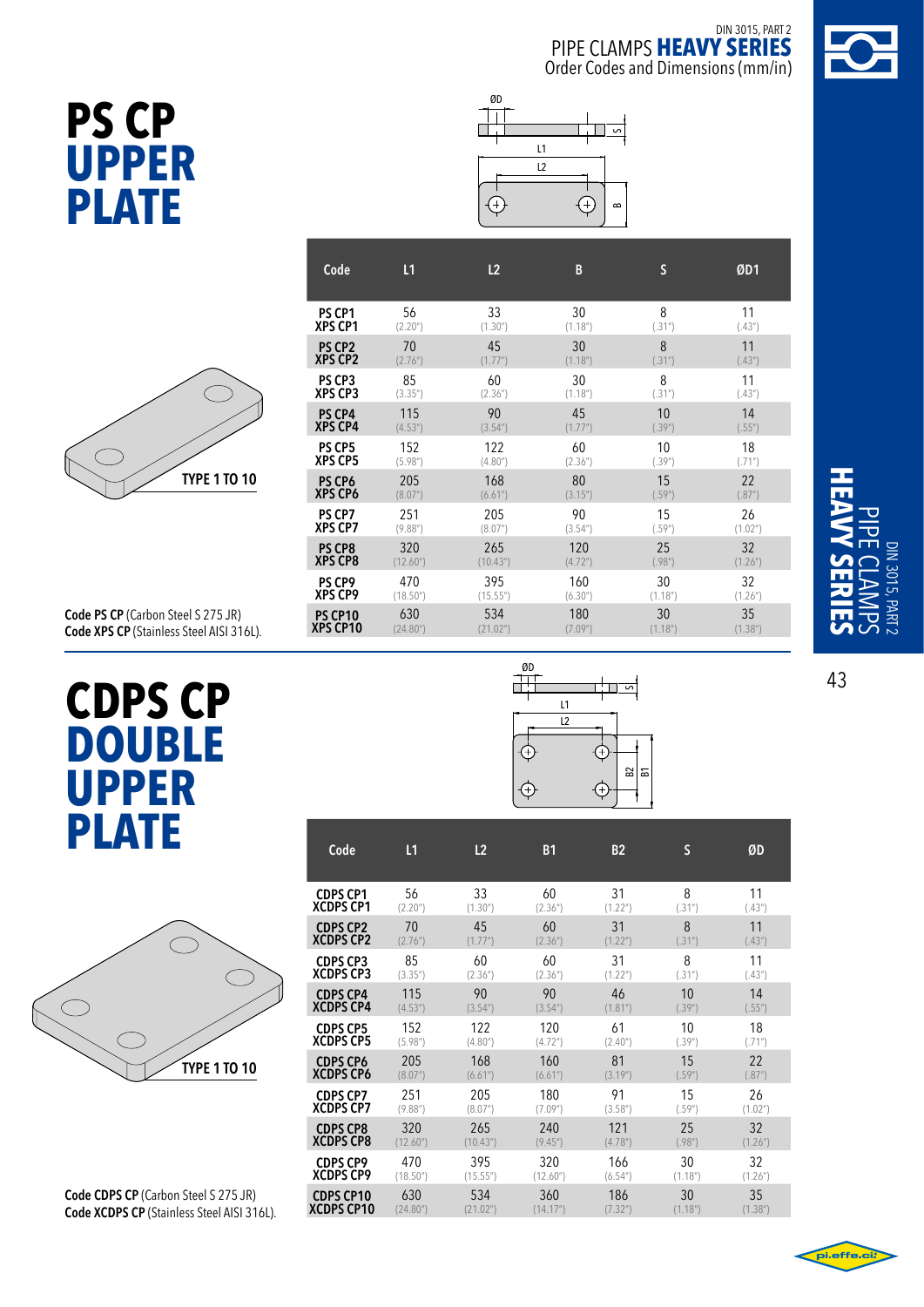

DIN 3015, PART 2 pipe cl

3015 PART

 $\blacktriangleleft$  $\geq$  $\mathsf n$  $\mathcal{\mathcal{L}}$ 

DIN 3015, PART 2 pipe clamps **heavy series** Order Codes and Dimensions (mm/in)

 $\overline{\phantom{0}}$ 

| TE CP<br><b>HEXAGON</b><br>HEAD                                   | $\vert \overline{D} \vert$                                                                                                              | <b>TCEI CP</b><br><b>SOCKET</b><br><b>CAP</b>                         | $\sqrt{p}$                                                         |
|-------------------------------------------------------------------|-----------------------------------------------------------------------------------------------------------------------------------------|-----------------------------------------------------------------------|--------------------------------------------------------------------|
| BOLT<br>ISO 4014 / 4017                                           | Code<br><b>DxL</b>                                                                                                                      | <b>SCREW</b><br>ISO 4762                                              | Code<br><b>DxL</b>                                                 |
| FOR UPPER PLATE PS CP                                             | M10x45<br>TE CP1<br>XTE CP1<br>(3/8-16 UNCx1-3/4")<br>M10x60<br>TE CP2<br>XTE CP2<br>(3/8-16 UNCx2-1/4")                                |                                                                       | <b>TCEI CP1</b><br>M10x30<br><b>XTCEI CP1</b><br>(3/8-16 UNC x1")  |
|                                                                   | M10x70<br>TE CP3<br>XTE CP3<br>(3/8-16 UNCx2-3/4")<br>M12x100<br>TE CP4<br><b>XTE CP4</b><br>(7/16-14 UNCx4")                           |                                                                       | <b>TCEI CP2</b><br>M10x40<br><b>XTCEI CP2</b> (3/8-16 UNC x1-3/4") |
|                                                                   | M16x130<br>TE CP5<br>XTE CP5<br>(5/8-11 UNCx5-1/4")<br>TE CP6<br>M20x190<br>XTE CP6<br>$(3/4 - 10$ UNCx7 $-1/2$ ")<br>M24x220<br>TE CP7 |                                                                       | M10x50<br><b>TCEI CP3</b>                                          |
|                                                                   | XTE CP7<br>(7/8-9 UNCx8-3/4")<br>M30x300<br>TE CP8<br><b>XTE CP8</b><br>$(1-1/8-7$ UNCx12")<br>M30x450<br>TE CP9                        |                                                                       | <b>XTCEI CP3</b><br>(3/8-16 UNC x2")                               |
| Code TE CP (Steel 8.8)<br><b>Code XTE CP (Stainless Steel A4)</b> | <b>XTE CP9</b> (1-1/4-7 UNCx17-1/2")<br>M30x560<br>TE CP10<br>XTE CP10<br>$(1-1/4-7$ UNCx22")                                           | Code TCEI CP (Steel 8.8)<br><b>Code XTCEI CP (Stainless Steel A4)</b> | M12x80<br><b>TCEI CP4</b><br><b>XTCEI CP4</b> (7/16-14 UNCx3-1/4") |

R

**W** FOR use with hexagon head bolt **TE CP / XTE CP**



**Code RS CP DIN 93** (Carbon Steel S 235 JR) **Code XRS CP DIN 93** (Stainless Steel A4) **Code RS CP DIN 463** (Carbon Steel S 235 JR) **Code XRS CP DIN 463** (Stainless Steel A4)

|                        |                      | L                    |                       |                       |                       | $\mathcal{L}_{\mathcal{A}}$ |                |        |
|------------------------|----------------------|----------------------|-----------------------|-----------------------|-----------------------|-----------------------------|----------------|--------|
| Code                   | ØD1                  | B                    | ØD <sub>2</sub>       | ØD3                   | L                     | L1                          | R              | S      |
| RS / RSL CP1           | 10,5                 | 10                   | 26                    | 21                    | 22                    | 13                          | 4              | 1      |
| <b>XRS / XRSL CP1</b>  | (.41")               | (.39")               | (1.02")               | (.83")                | (.87")                | (.51")                      | (.16")         | (.04") |
| RS / RSL CP2           | 10,5                 | 10                   | 26                    | 21                    | 22                    | 13                          | $\overline{4}$ | 1      |
| <b>XRS / XRSL CP2</b>  | (.41")               | (.39")               | (1.02")               | (.83")                | (.87")                | (.51")                      | (.16")         | (.04") |
| RS / RSL CP3           | 10,5                 | 10                   | 26                    | 21                    | 22                    | 13                          | 4              | 1      |
| <b>XRS / XRSL CP3</b>  | (.41")               | (.39")               | (1.02")               | (.83")                | (.87")                | (.51")                      | (.16")         | (.04") |
| RS / RSL CP4           | 13                   | 12                   | 30                    | 24                    | 28                    | 15                          | 6              | 1      |
| <b>XRS / XRSL CP4</b>  | (.51")               | (.47")               | (1.18")               | (.94")                | (1.10 <sup>''</sup> ) | (.59")                      | (.24")         | (.04") |
| <b>RS / RSL CP5</b>    | 17                   | 15                   | 36                    | 30                    | 32                    | 18                          | 6              | 1      |
| <b>XRS / XRSL CP5</b>  | (.67")               | (.59")               | (1.42")               | (1.18 <sup>''</sup> ) | (1.26")               | (.71")                      | (.24")         | (.04") |
| RS / RSL CP6           | 21                   | 18                   | 42                    | 37                    | 36                    | 21                          | 6              | 1      |
| <b>XRS / XRSL CP6</b>  | (.83")               | (.71")               | (1.65")               | (1.46")               | (1.42 <sup>n</sup> )  | (.83")                      | (.24")         | (.04") |
| RS / RSL CP7           | 25                   | 20                   | 50                    | 44                    | 42                    | 25                          | 6              | 1      |
| <b>XRS / XRSL CP7</b>  | (.98")               | (.79")               | (1.97")               | (1.73")               | (1.65")               | (.98")                      | (.24")         | (.04") |
| RS / RSL CP8           | 31                   | 26                   | 63                    | 56                    | 52                    | 32                          | 10             | 1,6    |
| <b>XRS / XRSL CP8</b>  | (1.22")              | (1.02")              | (2.48 <sup>''</sup> ) | (2.20 <sup>u</sup> )  | (2.05")               | (1.26)                      | (.39")         | (.06") |
| RS / RSL CP9           | 31                   | 26                   | 63                    | 56                    | 52                    | 32                          | 10             | 1,6    |
| <b>XRS / XRSL CP9</b>  | (1.22")              | (1.02 <sup>n</sup> ) | (2.48 <sup>''</sup> ) | (2.20)                | (2.05")               | (1.26)                      | (.39")         | (.06") |
| RS / RSL CP10          | 31                   | 26                   | 63                    | 56                    | 52                    | 32                          | 10             | 1,6    |
| <b>XRS / XRSL CP10</b> | (1.22 <sup>n</sup> ) | (1.02 <sup>n</sup> ) | (2.48 <sup>''</sup> ) | (2.20 <sup>u</sup> )  | (2.05")               | (1.26)                      | (.39")         | (.06") |

œ

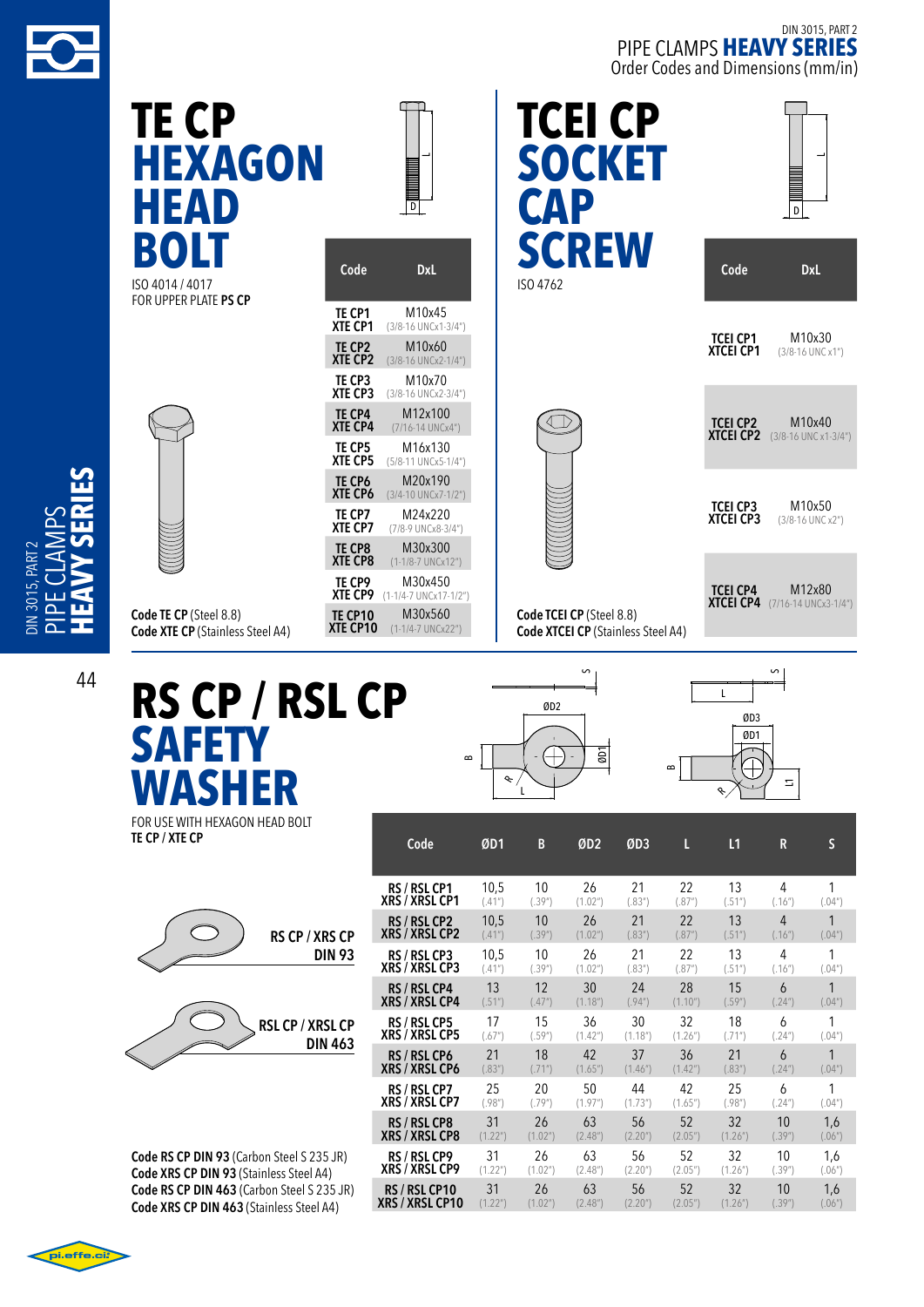CH







**Code VA CP** (Carbon Steel S 235 JR) **Code XVA CP** (Stainless Steel AISI 316L)

## **PB CP LOCKIN G PLATE** FOR STACKED CLAMPS



**PB CP8 XPB CP8**

**Code PB CP** (Carbon Steel S 275 JR) **Code XPB CP** (Stainless Steel AISI 316L)

#### **VA CP1 XVA CP1** M10 49 25 18 15  $(3/8.16 \text{ UNC})$   $(1.93")$   $(.98")$   $(.71")$   $(.59")$ **VA CP2 XVA CP2** M10 65 40 18 15  $(3/8.16 \text{ UNC})$   $(2.56")$   $(1.57")$   $(.71")$   $(.59")$ **VA CP3 XVA CP3** M10 77 51 18 15 (3/8-16 UNC) (3.03") (2.01")  $(.71")$  (.59") **VA CP4 XVA CP4** M12 110 82 25 17  $(7/16.14 \text{ UNC})$   $(4.33")$   $(3.23")$   $(.98")$   $(.67")$ **VA CP5 XVA CP5** M16 144 110 25 21 (5/8-11 UNC)  $(5.67")$   $(4.33")$   $(.98")$   $(.98")$   $(.83")$ **VA CP6 XVA CP6** M20 200 150 40 27 (3/4-10 UNC)  $(7.87")$   $(5.91")$   $(1.57")$   $(1.06")$ **VA CP7 XVA CP7** M24 240 180 50 30 (7/8-9 UNC) (9.45") (7.09") (1.97") (1.18") **VA CP8 XVA CP8** M30 331 244 60 45  $(1-1/8-7$  UNC)  $(13.03'')$   $(9.61'')$   $(2.36'')$   $(1.77'')$ **Code Thread <sup>D</sup> L1 L2 L3 CH**

 $\Box$  $\sim$  $\sim$  $\Xi$ 

Thread D



| Code               | L1                    | L <sub>2</sub>        | <b>B1</b>             | <b>B2</b>            | S      |
|--------------------|-----------------------|-----------------------|-----------------------|----------------------|--------|
| PB CP1             | 57                    | 13                    | 30                    | 16                   | 8      |
| <b>XPB CP1</b>     | (2.24 <sup>''</sup> ) | (.51")                | (1.18 <sup>''</sup> ) | (.63")               | (.31") |
| PB CP <sub>2</sub> | 70                    | 26                    | 30                    | 16                   | 8      |
| <b>XPB CP2</b>     | (2.76 <sup>n</sup> )  | (1.02 <sup>n</sup> )  | (1.18 <sup>''</sup> ) | (.63")               | (.31") |
| PB CP3             | 84                    | 40                    | 30                    | 16                   | 8      |
| <b>XPB CP3</b>     | (3.30")               | (1.57")               | (1.18 <sup>''</sup> ) | (.63")               | (.31") |
| PB CP4             | 114                   | 66                    | 45                    | 18                   | 10     |
| <b>XPB CP4</b>     | (4.49")               | (2.60)                | (1.77")               | (.71")               | (.39") |
| PB CP5             | 151                   | 95                    | 60                    | 22                   | 10     |
| <b>XPB CP5</b>     | (5.94)                | (3.74 <sup>''</sup> ) | (2.36")               | (.87")               | (.39") |
| PB CP6             | 204                   | 132                   | 80                    | 28                   | 15     |
| <b>XPB CP6</b>     | (8.03")               | (5.20 <sup>n</sup> )  | (3.15 <sup>''</sup> ) | (1.10 <sup>n</sup> ) | (.59") |
| PB CP7             | 250                   | 166                   | 90                    | 31                   | 15     |
| <b>XPB CP7</b>     | (9.84)                | (6.54 <sup>''</sup> ) | (3.54 <sup>''</sup> ) | (1.22 <sup>n</sup> ) | (.59") |

310 210 120 47 25 (12.20") (8.27") (4.72") (1.85") (.98")



45

DIN 3015, PART 2

DIN 3015, PART

pipe cl

**heavy series**

 $\blacktriangleright$  $\leq$  $\overline{\mathbf{C}}$  $\mathcal{C}$ 

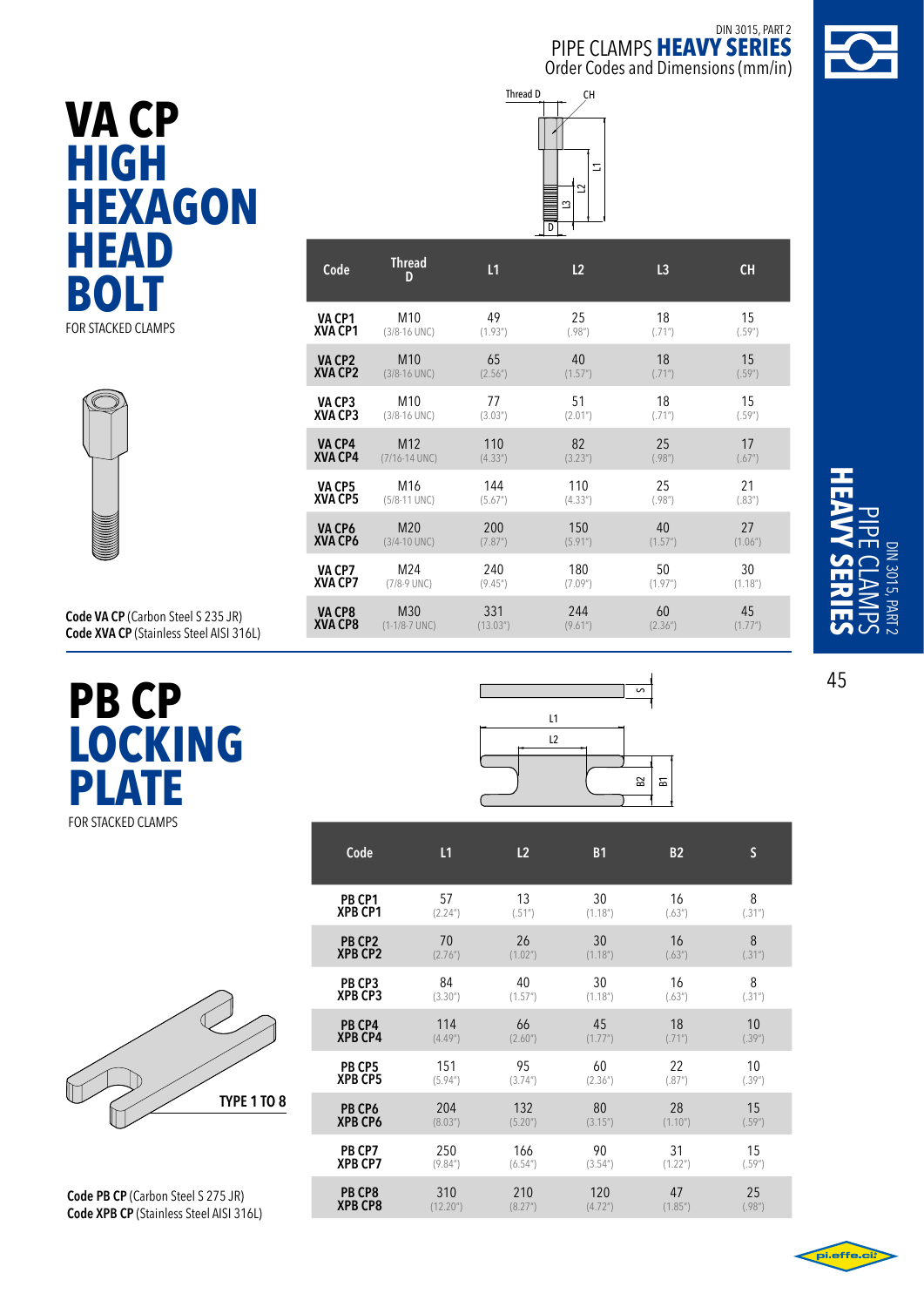

# **BB P MOUNTING heavy RAIL**

AVAILABLE lengthS **1 m / 2 m**



|               |               | $\mathbf{I}$ | H                |                        |
|---------------|---------------|--------------|------------------|------------------------|
| Code          | <b>B1</b>     | B2           | H                | $\mathsf{S}$           |
|               |               |              |                  |                        |
|               |               |              |                  |                        |
| BB P<br>XBB P | 40<br>(1.57") | 13<br>(.51") | $22\,$<br>(.86") | $\frac{5}{(.19^{''})}$ |
|               |               |              |                  |                        |
|               |               |              |                  |                        |

B2

B1

s

**Code BB P** (Carbon Steel S 235 JR) **Code XBB P** (Stainless Steel AISI 316L)

 $\blacktriangleleft$  $\geq$  $\mathsf n$  $\mathcal{\mathcal{L}}$ 

 $1013015. PAR$ 

## **DF P+AG RAIL NUT WITH RUBBER RING** for mounting heavy rail



Thread **AG** 

**Code ØD1 ØD2 H1 H2 H3 Thread**

| AG                 | <b>DF1-3 P</b><br>XDF1-3 P<br>$\mathop{\rm AG}^+$ | 17,7<br>(.70") | 22<br>(.87")  | 21<br>(.83") | 6,6<br>(.26") | 7,4<br>(.29")    | M10<br>15x2,62<br>$(3/8 - 16$ UNC)<br>(.59"x.10") |
|--------------------|---------------------------------------------------|----------------|---------------|--------------|---------------|------------------|---------------------------------------------------|
| <b>TYPE 1 TO 4</b> | DF4 P<br>XDF4 P<br>$\mathop{\rm AG}^+$            | 18,8<br>(.74") | 26<br>(1,02") | 23<br>(.90") | 7<br>(.27")   | $\, 8$<br>(.35") | M12<br>15x2,62<br>$(7/16-14$ UNC)<br>(.59"x.10")  |

**Code DF P** (Carbon Steel S 235 JR) **Code XDF P** (Stainless Steel AISI 316L)

i.effe.ci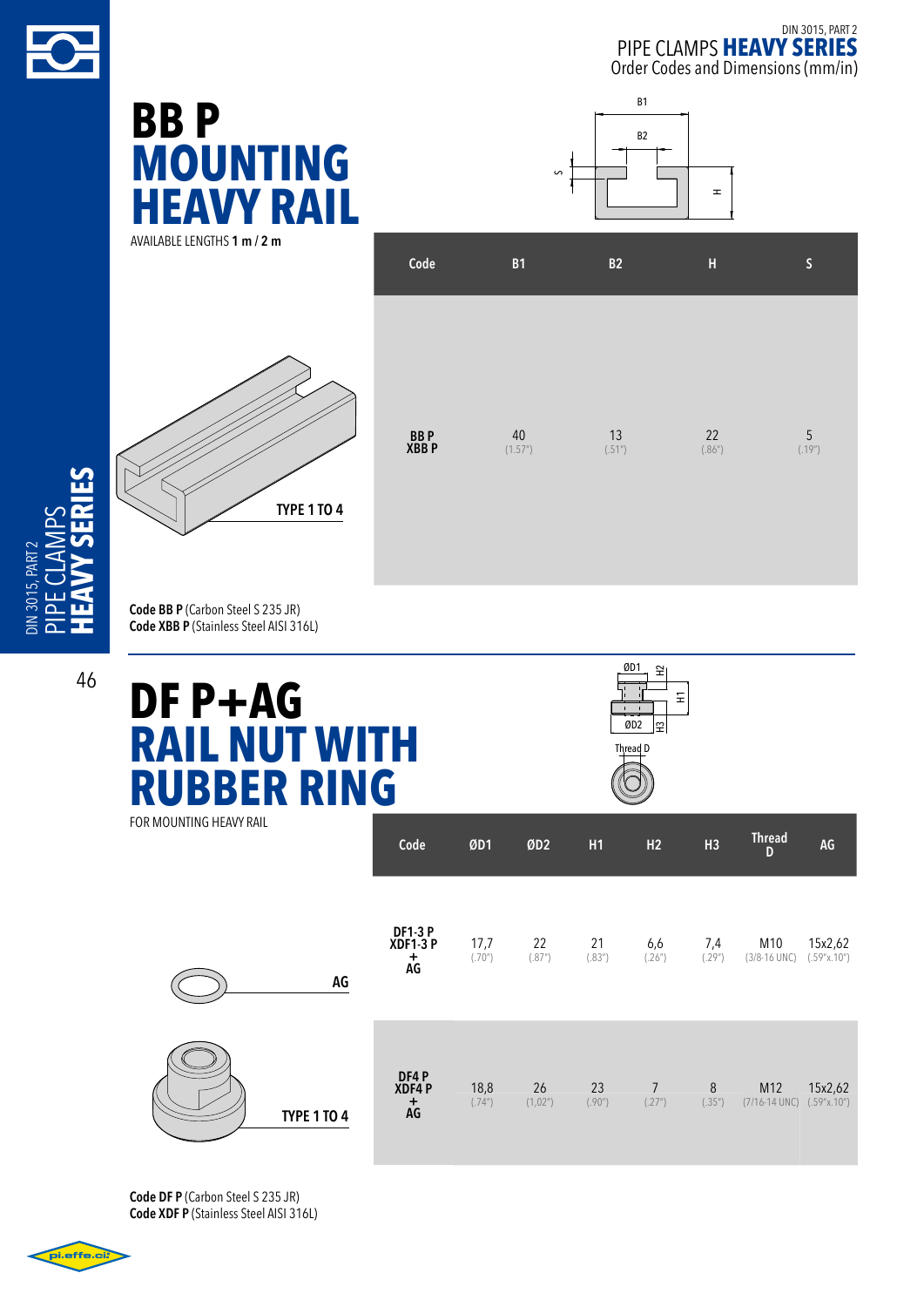### DIN 3015, PART 2 pipe clamps **heavy series** Mounting Examples



### **mounting EXAMPLE 01**

Mounting Example of complete clamp CP3 in Polypropylene for pipe with outside diameter of 40 mm with single weld plate and upper plate.

### **mounting EXAMPLE 02**

Complete stacked clamp CP3 in Polypropylene for pipe with outside diameter of 40 mm with single weld plate and upper plate.